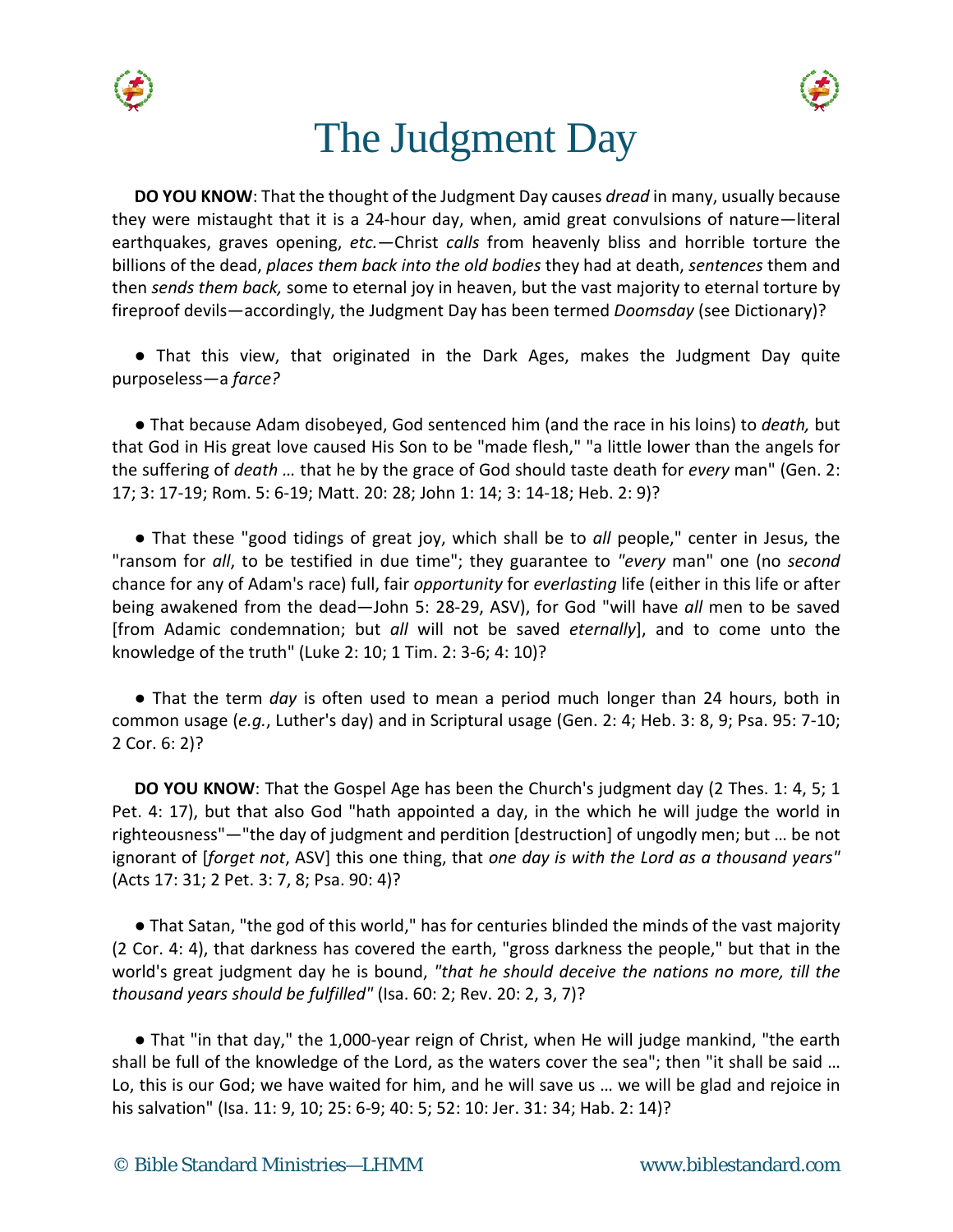● That the word *judge* as used in the Scriptures does not mean merely to *sentence,* but includes (1) *instruction* (Psa. 19: 7-11; 25: 8, 9; 106: 3; 119: 108; Isa. 33: 5; 56: 1; 59: 4, 8-15; Ezek. 22: 2; Matt. 12: 18-20; 23: 23; Col. 2: 16), (2) *testing* (Psa. 26: 1-3, comp. Psa. 139: 23, 24; Jer. 11: 20, comp. Jer. 20: 12; 2 Thes. 1: 4, 5), (3) *chastisement for correction* (Isa. 26: 9; 1 Cor. 11: 31, 32—comp. Luke 12: 47, 48; Heb. 12: 5-11; Rev. 3: 19), and (4) *passing a sentence* (Matt. 7: 1, 2; John 7: 24; Deut. 1: 16; Psa. 17: 2)?

● That Jesus "shall judge [by these 4 processes] the quick [the living] and the dead at [during] his appearing and his kingdom"; "he must reign [in His 1,000-year reign], till he hath put all enemies under his feet; the last enemy that shall be destroyed is death" (2 Tim. 4: 1; 1 Cor. 15: 24-26; Psa. 72: 1-4; Isa. 11: 1-6; 32: 1; Jer. 23: 5, 6; Hos. 13: 14; Rev. 20: 11-15)?

**DO YOU KNOW**: That Christ's "Bride" and Joint-heir, the true Church, will rule with Him over the earth in the 1,000-year judgment day and assist in judging the world, offering to them "the water of life freely" (1 Cor. 6: 2; Obad. 1: 21; Matt. 19: 28; Luke 22: 29, 30; Rom. 8: 16-21; 2 Tim. 2: 11, 12; Rev. 3: 21; 5: 9, 10; 20: 4, 6; 22: 17)?

● That according to God's Oath-bound promise, Abraham's Seed, *i.e.*, Christ and the Church, will bless "all the families of the earth"; and this will be during their 1,000-year reign (Gen. 12: 3; 22: 16-18; Gal. 3: 7-9, 16, 29; Heb. 6: 13-20; Acts 3: 19-25)?

● That those to be blessed include *the dead* as well as *the living*—that the dead will be awakened from their "sleep" in death (Psa. 6: 5; 146: 4; Dan. 12: 2; John 5: 28-29, ASV; 11: 11- 14; 1 Thes. 4: 14; 2 Pet. 3: 4) and will then be given an exact knowledge of the truth and a full *opportunity* to gain *everlasting* life?

● That eventually "God shall wipe away all tears from their eyes; and there shall be no more death, neither sorrow, nor crying, neither shall there be any more pain: for the former things [things of Satan's reign, including the curse of sin and death] are passed away" (Rev. 21: 1-4; 22: 1-3; Isa. 35: 10; 65: 17-25)?

● That "when the Son of man shall come in his glory … then shall he sit upon the throne of his glory: and before him shall be gathered all nations: and [under the testings of that great judgment day] he shall separate them one from another, as a shepherd divideth his sheep from the goats"; and that those with good characters, pictured as sheep, will be given everlasting life and "inherit the kingdom" on earth (the meek shall inherit it—Matt. 5: 5), whereas those who will not have proved worthy, pictured as goats, will "go away into everlasting punishment [Greek, *kolasin, cutting off*]," the Second Death, never to live again—"all the wicked will he destroy"; "they shall be as though they had not been" (Matt. 25: 31-46; Psa. 145: 20; Obad. 1: 16; Matt. 10: 28; 2 Pet. 2: 1, 12; Jude 1: 12)?

**DO YOU KNOW**: That the destruction of the wicked is symbolized by their being cast into "the lake of fire," "which is the second death," into "everlasting fire [fire is an apt symbol, not of